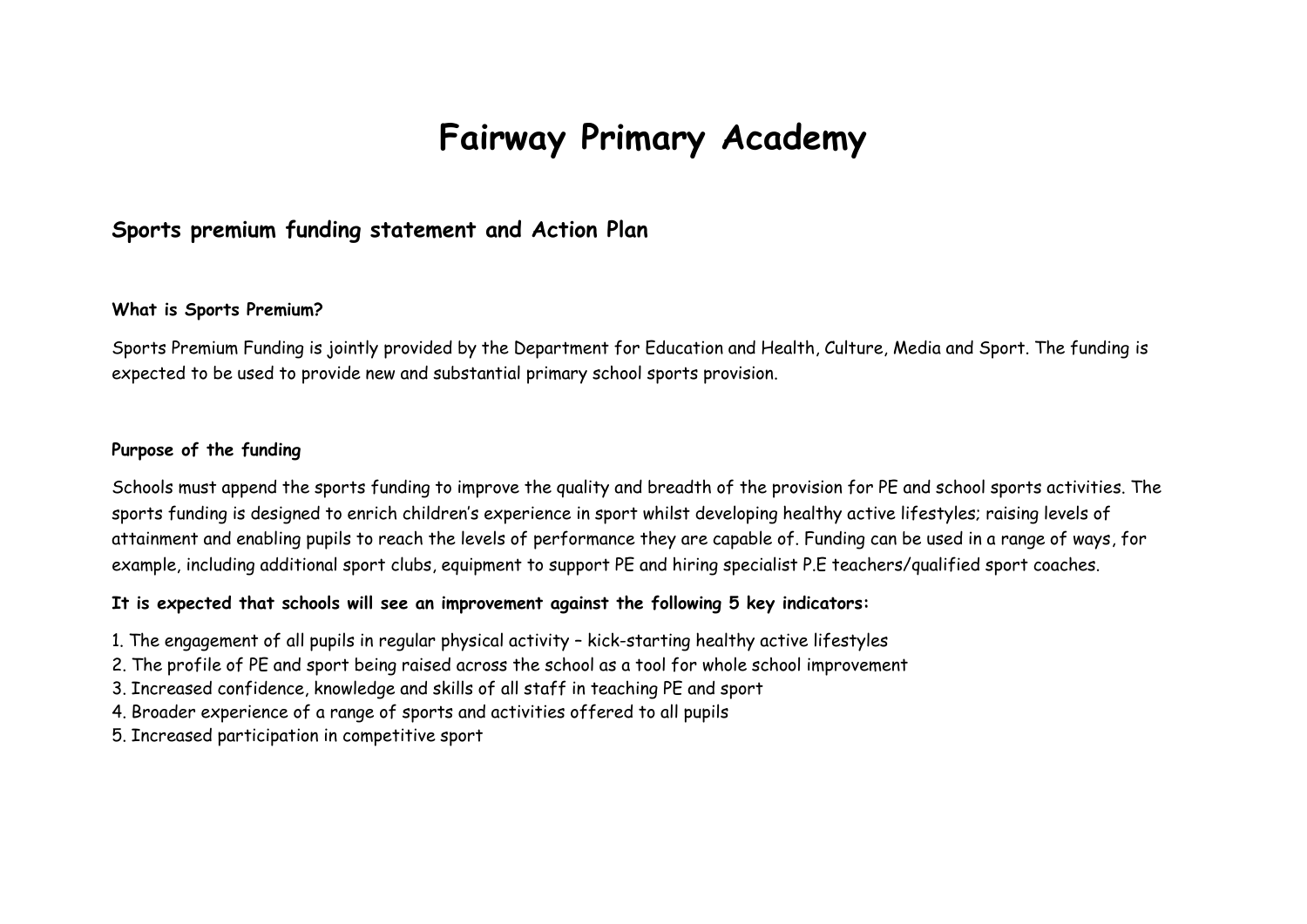| 2017-18                                                                                                                                                                                                                    |                                                                 | £17,780                                                                                                                                                                                           |                                                                                                         |                                                                                                                                                                                                                                                                                                                                                                                                            |                                                                                                                                                                                                                                                                                                                                                                                                                                                                                           |  |
|----------------------------------------------------------------------------------------------------------------------------------------------------------------------------------------------------------------------------|-----------------------------------------------------------------|---------------------------------------------------------------------------------------------------------------------------------------------------------------------------------------------------|---------------------------------------------------------------------------------------------------------|------------------------------------------------------------------------------------------------------------------------------------------------------------------------------------------------------------------------------------------------------------------------------------------------------------------------------------------------------------------------------------------------------------|-------------------------------------------------------------------------------------------------------------------------------------------------------------------------------------------------------------------------------------------------------------------------------------------------------------------------------------------------------------------------------------------------------------------------------------------------------------------------------------------|--|
| PE and Sports<br>Premium Key<br><b>Indicator</b>                                                                                                                                                                           | School focus                                                    | Actions to achieve                                                                                                                                                                                | <b>Funding</b><br>allocated                                                                             | <b>Evidence</b>                                                                                                                                                                                                                                                                                                                                                                                            | <b>Actual Impact</b><br>(following review)                                                                                                                                                                                                                                                                                                                                                                                                                                                |  |
| The profile of PE<br>and sport being<br>raised across the<br>school as a tool<br>for whole school<br>improvement<br><b>Increased</b><br>confidence,<br>knowledge and<br>skills of all staff<br>in teaching PE<br>and sport | Ensure that<br>pupils experience<br>high quality PE<br>lessons. | A specialist Sports Premium<br>Plus coach will be employed to<br>work across to deliver PE<br>sessions and support running<br>lunchtime and after school<br>clubs.<br>Provide CPD each half term. | $3$ terms $-2$<br>days a week<br>$£165$ a day<br>(CPD - price<br>included in<br>that of the<br>package) | Teachers are confident in<br>developing skills and<br>knowledge of PE in a session.<br>Teachers provide clear<br>differentiation to support<br>and challenge pupils<br>Improved confidence in<br>teaching and ideas for<br>lessons.<br>More children are engaged<br>in sporting opportunities at<br>lunchtime and behaviour<br>incidents are reduced due to<br>these engaged and<br>structured activities. | Questionnaires state<br>that teachers are<br>confident in specific<br>areas and that<br>planning is progressive<br>to support teaching.<br>Due to changes in<br>staffing throughout<br>the school year only a<br>small number of<br>questionnaires were<br>completed. Learning<br>from the sports coach<br>enables teachers to<br>understand how<br>progress occurs<br>during and across<br>lessons.<br>Planning issued by<br>Sports Plus aids<br>teachers in developing<br>planning with |  |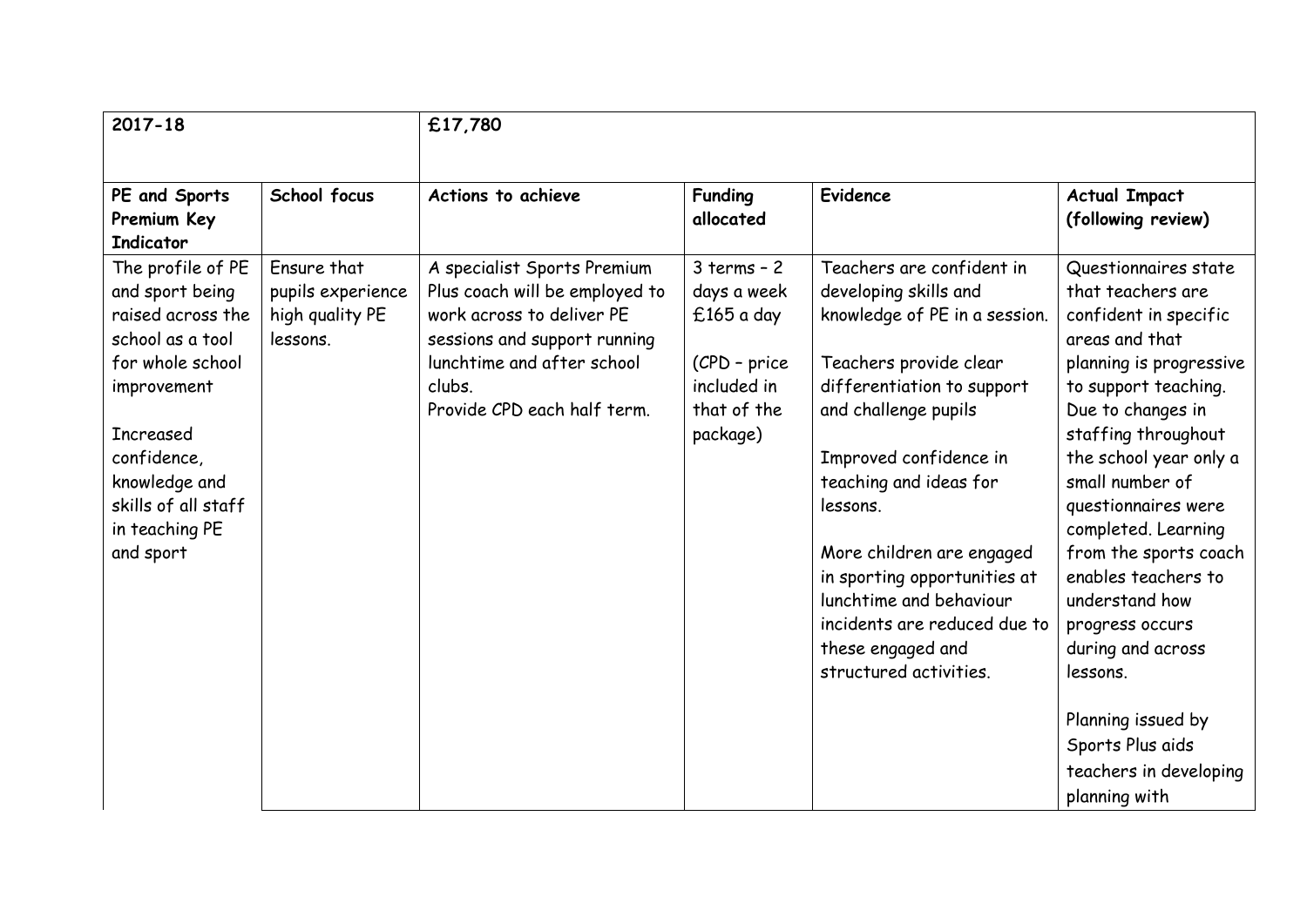|  |  | adaptions and<br>challenges to enhance<br>learning.<br>All classes completed                                                   |
|--|--|--------------------------------------------------------------------------------------------------------------------------------|
|  |  | an audit to establish<br>which clubs they<br>attend outside of<br>school (the                                                  |
|  |  | percentage for each<br>was above 50% and a<br>wide variety of sports<br>identified), they also                                 |
|  |  | shared which sports<br>clubs they would like<br>within school. Due to<br>their involvement<br>clubs were full.                 |
|  |  |                                                                                                                                |
|  |  | There is a small<br>decline in the<br>behaviour incidents<br>across school,<br>however, this target<br>will be built upon next |
|  |  | school year.                                                                                                                   |
|  |  |                                                                                                                                |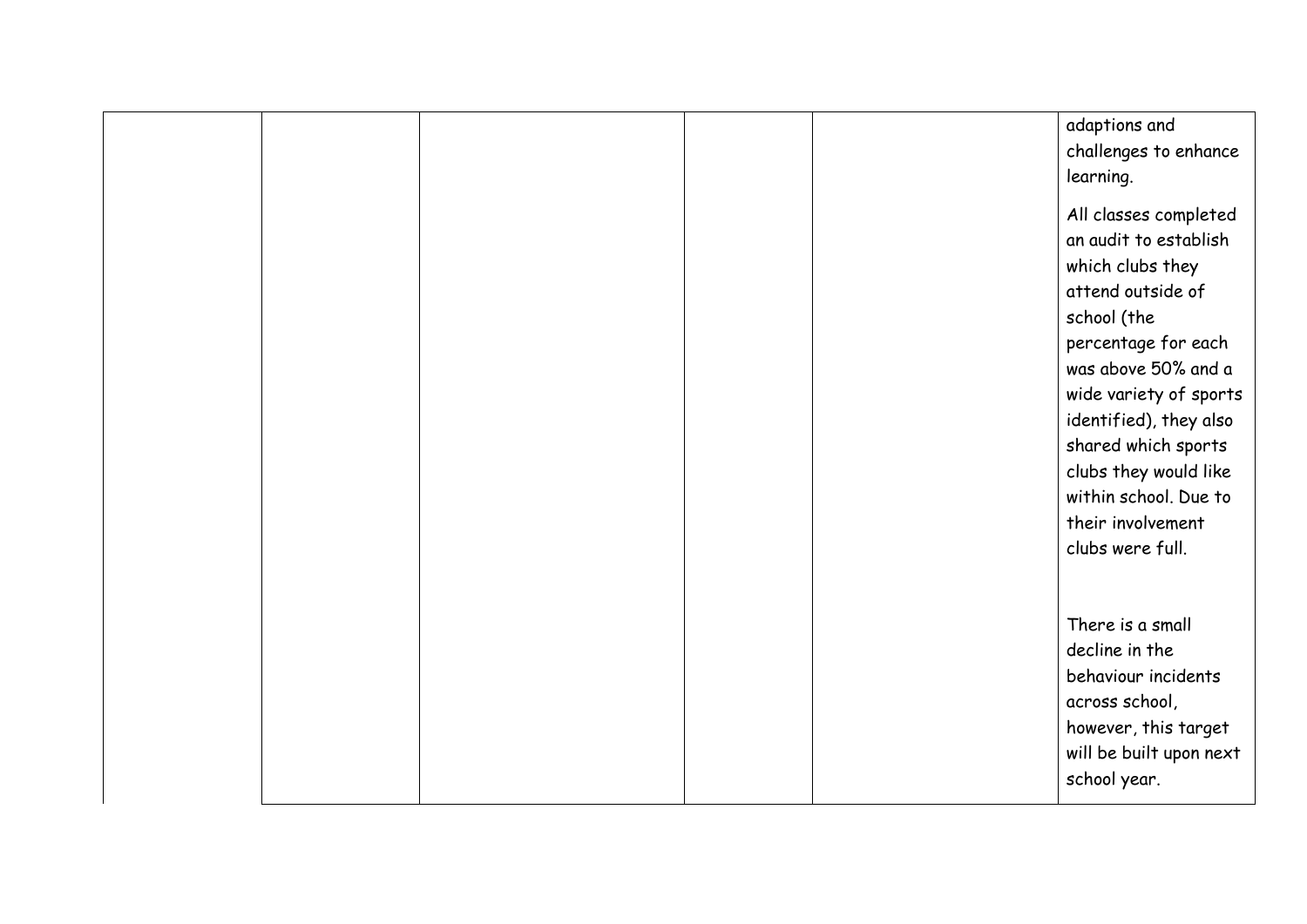| Broader<br>experience of a<br>range of sports<br>and activities<br>offered to all<br>pupils | Targeted<br>resources - these<br>are brought to<br>supplement the<br>teaching of PE<br>across the<br>curriculum.                    | Ensure resources are available<br>for the different Key Stages<br>and support the sport that<br>they will be undertaking.<br>Equipment is regular checked<br>and replenished when needed.<br>Equipment purchased to<br>support Gross Motor activities<br>related to SEND/PP pupils. | £1000 (Gross<br>motor<br>included)               | Equipment supports and<br>encourages participation of<br>new sports.                               | 80% of children who<br>were identified in the<br>Reception class made<br>accelerated progress<br>and achieved GLD<br>(good level of<br>development) in<br>moving and handling.<br>Of KS1 children<br>involved 50% made<br>accelerated progress<br>and no longer need<br>the support. 3 of the<br>children who did not<br>have medical needs<br>and will continue with |
|---------------------------------------------------------------------------------------------|-------------------------------------------------------------------------------------------------------------------------------------|-------------------------------------------------------------------------------------------------------------------------------------------------------------------------------------------------------------------------------------------------------------------------------------|--------------------------------------------------|----------------------------------------------------------------------------------------------------|-----------------------------------------------------------------------------------------------------------------------------------------------------------------------------------------------------------------------------------------------------------------------------------------------------------------------------------------------------------------------|
| <b>Increased</b><br>participation in<br>competitive sport                                   | Provide more<br>opportunities for<br>inter school<br>competitions<br>involving our<br>children (from a<br>range of year<br>groups). | Engagement of pupils in<br>organising and implementing<br>inter school competitions<br>between year groups and<br>within ECMAT.                                                                                                                                                     | Cost of<br>transport<br>hire £500                | Children will be able to<br>participate in competitive<br>events against other<br>Academy schools. | the group.<br>These did not take<br>place due to<br>cancellations and<br>other commitments.<br>However, additional<br>PE equipment was<br>purchased.                                                                                                                                                                                                                  |
| The engagement<br>of all pupils in<br>regular physical<br>activity - kick-                  | Afterschool<br>clubs by other<br>agencies.                                                                                          | After school sports and dance<br>clubs run by qualified coaches.                                                                                                                                                                                                                    | Sports-<br>included in<br>Sports Plus<br>package | Clubs provided are full and<br>offer a range of<br>experiences.<br>Engagement and enjoyment -      | Sports Plus started at<br>the beginning of the<br>summer term.                                                                                                                                                                                                                                                                                                        |